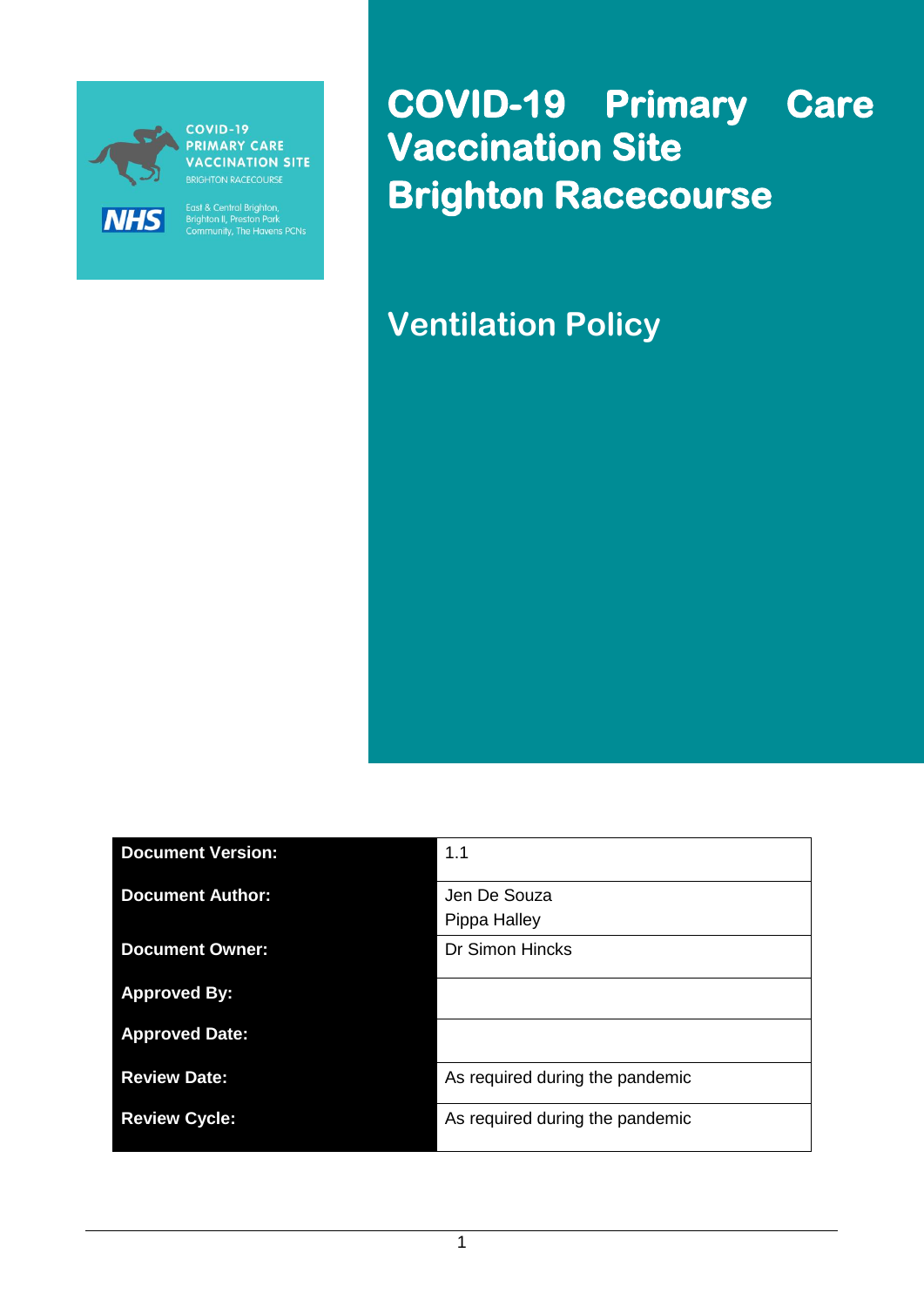| Version | <b>Date</b> | <b>Summary of Change</b> | <b>Reviewer</b> |
|---------|-------------|--------------------------|-----------------|
|         | 02/02/2021  | Initial draft            | Jen De Souza    |
|         | 08/02/2021  | Final                    | Pippa Halley    |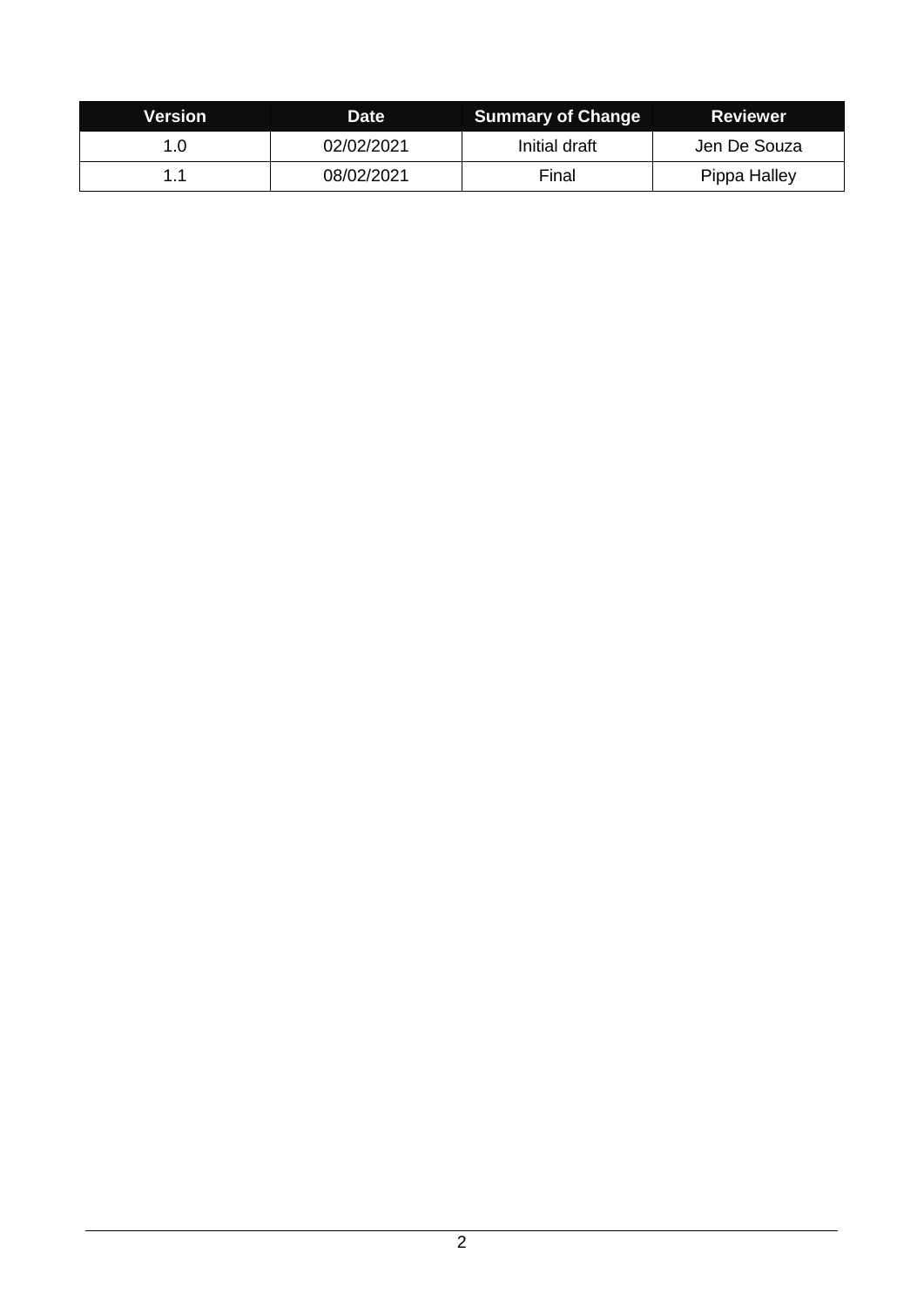### **Contents**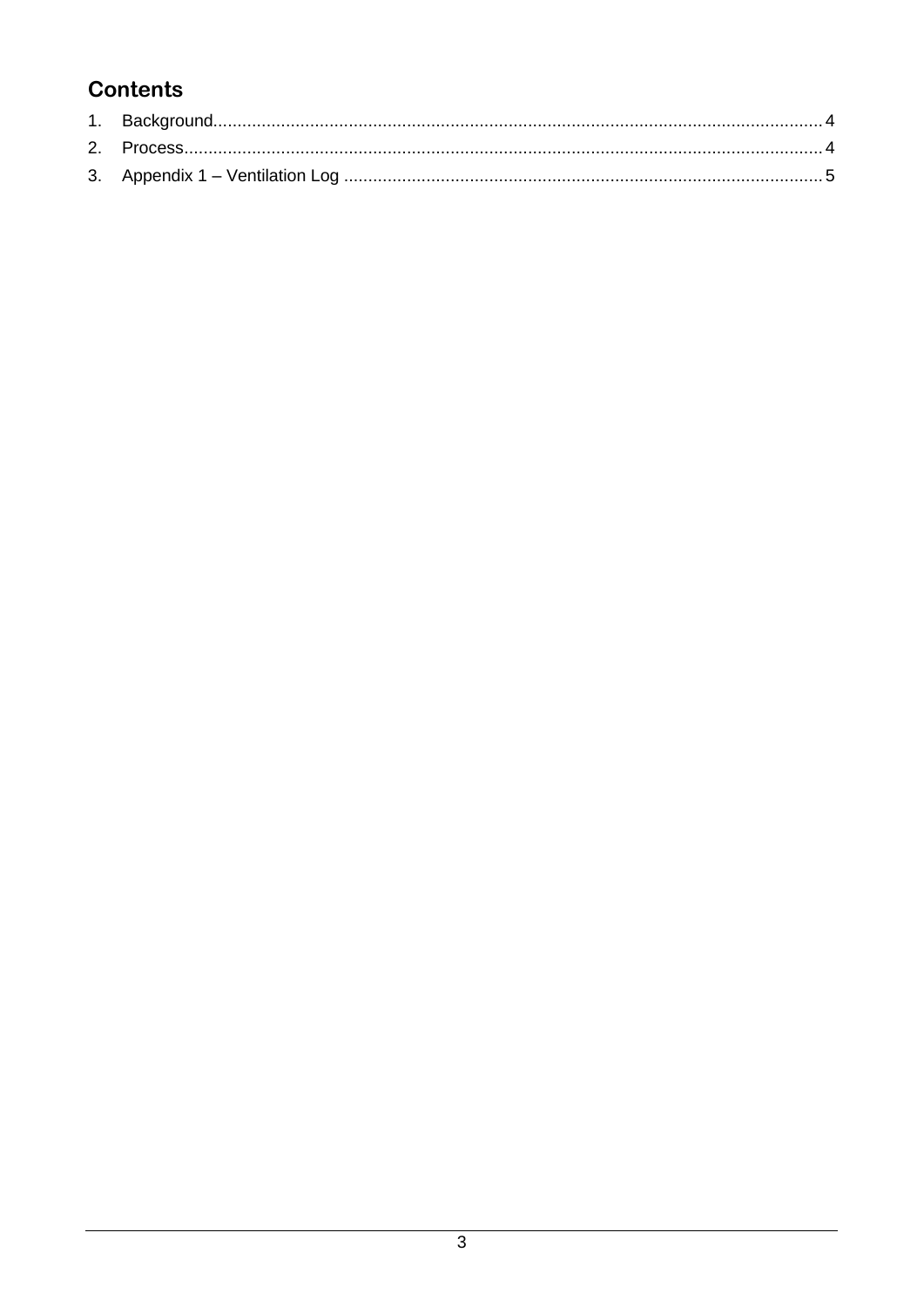#### <span id="page-3-0"></span>**1. Background**

Good ventilation, together with social distancing, wearing a facemask when within 2m of other people, keeping your workplace clean and frequent handwashing, can help reduce the risk of spreading coronavirus.

Good ventilation reduces the concentration of the virus in the air and therefore reduces the risks from airborne transmission. This happens when people breathe in small particles (aerosols) in the air after someone with the virus has occupied an enclosed area.

Good ventilation is a balance between making sure workplaces are warm but keeping a flow of air going through an area.

Natural ventilation can be provided through open windows, or through other means such as vents. However, fire doors should not be propped open.

It is important not to completely close windows and doors when the area is occupied as this can result in very low levels of ventilation.

Lower temperatures and likely windy weather conditions in the winter months will increase the natural ventilation through openings. This means you don't need to open windows and doors as wide, so partially opening them can still provide adequate ventilation while maintaining a comfortable workplace temperature. Opening higher-level windows is likely to generate fewer draughts.

Airing rooms as frequently as you can will help improve ventilation. This involves opening all doors and windows wide to maximise the ventilation in the room.

#### <span id="page-3-1"></span>**2. Process**

On assessing the ventilation at the Brighton Racecourse Vaccination Site it was decided to implement opening the back doors for 15 minutes on the hour, every hour. This is the responsibility of the Site Marshalls.

A daily log sheet will need to be completed each time the doors are opened. See Appendix 1.

#### **3. References**

HSE (2020) *Ventilation and air conditioning during the coronavirus (COVID-19) pandemic*. Available at:

<https://www.hse.gov.uk/coronavirus/equipment-and-machinery/air-conditioning-and-ventilation.htm> Last accessed 08.02.2021